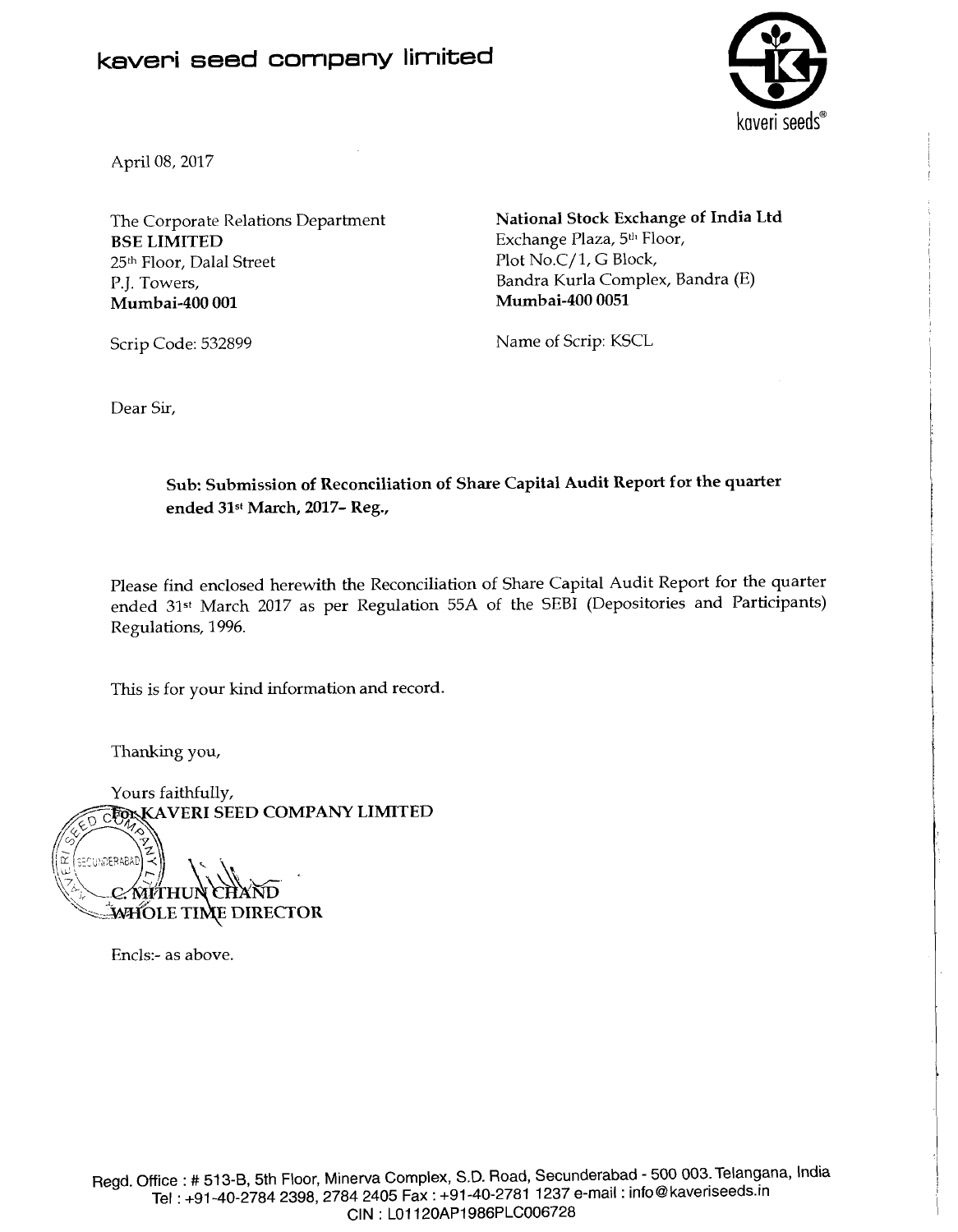K

## RECONCILIATION OF SHARE CAPITAL AUDIT REPORT

| 1. For Quarter ended<br>$\sigma_{\rm{max}}=0.1$                                                                  | $\div 31^8$ March 2017                                                                     |                                                                                       |                           |  |  |  |
|------------------------------------------------------------------------------------------------------------------|--------------------------------------------------------------------------------------------|---------------------------------------------------------------------------------------|---------------------------|--|--|--|
| $2.1$ SIN                                                                                                        | : INE455101029                                                                             |                                                                                       |                           |  |  |  |
| 3. Face Value                                                                                                    | $:$ Rs.2/-                                                                                 |                                                                                       |                           |  |  |  |
| 4. Name of the Company                                                                                           | : KAVERI SEED COMPANY LIMITED                                                              |                                                                                       |                           |  |  |  |
| 5. Registered Office Address                                                                                     | : 513-B, $5^{th}$ Floor, Minerva Complex,<br>S D Road, Secunderabad 500003 Telangana State |                                                                                       |                           |  |  |  |
| 6. Correspondence Address                                                                                        |                                                                                            | $-do-$                                                                                |                           |  |  |  |
| 7. Telephone and Fax Numbers                                                                                     | : 040- 27721457/27842398/27842405/27811237                                                 |                                                                                       |                           |  |  |  |
| 8. Email Address                                                                                                 | : cs@kaveriseeds.in                                                                        |                                                                                       |                           |  |  |  |
| 9. Names of the Stock Exchanges<br>where the Company's Securities<br>are listed.                                 |                                                                                            | : Bombay Stock Exchange Ltd - Mumbai<br>National Stock Exchange of India Ltd - Mumbai |                           |  |  |  |
|                                                                                                                  |                                                                                            | <b>NUMBER OF SHARES</b>                                                               | % OF TOTAL ISSUED CAPITAL |  |  |  |
| 10. Issued Capital                                                                                               | ÷                                                                                          | 6,90,55,095                                                                           | 100.00                    |  |  |  |
| 11. Listed Capital                                                                                               | ÷                                                                                          | 6,90,55,095                                                                           | 100.00                    |  |  |  |
| a) Bombay Stock Exchange Ltd.:<br>b) National Stock Exchange of India                                            |                                                                                            | 6,90,55,095<br>6.90.55.095                                                            | 100.00<br>100.00          |  |  |  |
| 12. Held in Dematerialized form in CDSL:<br>13. Held in Dematerialized form in NSDL<br>14. Held in Physical Form |                                                                                            | 36,03,875<br>6,54,26,199<br>25,021                                                    | 5.22<br>94.74<br>0.04     |  |  |  |
| 15. Total Number Of Shares 12+13+14                                                                              | Ŷ.                                                                                         | 6,90,55,095                                                                           | 100.00                    |  |  |  |

16. Reasons for difference if any, between (10&11),(10&15), (11&15): Nil

17. Certifying the details of changes in share capital during the quarter under consideration as per Table below:

| Particulars | No of<br>shares | Applied/not<br>Applied for<br>Listing | Listed on<br>Stock.<br><b>Exchanges</b> | Whether<br>intimated to<br>CDSL | Whether<br>intimated to<br>NSDL- | In-Prin. Appr.<br>Pending for<br>SE. |
|-------------|-----------------|---------------------------------------|-----------------------------------------|---------------------------------|----------------------------------|--------------------------------------|
|             |                 |                                       | -NIL-                                   |                                 |                                  |                                      |
|             |                 |                                       |                                         |                                 |                                  | $\mathbb{Z}_2$ RM4                   |
|             |                 |                                       |                                         |                                 |                                  | - 秦<br>HYDERAOAD)                    |
|             |                 |                                       |                                         |                                 |                                  | <b>PANY SECRET</b>                   |